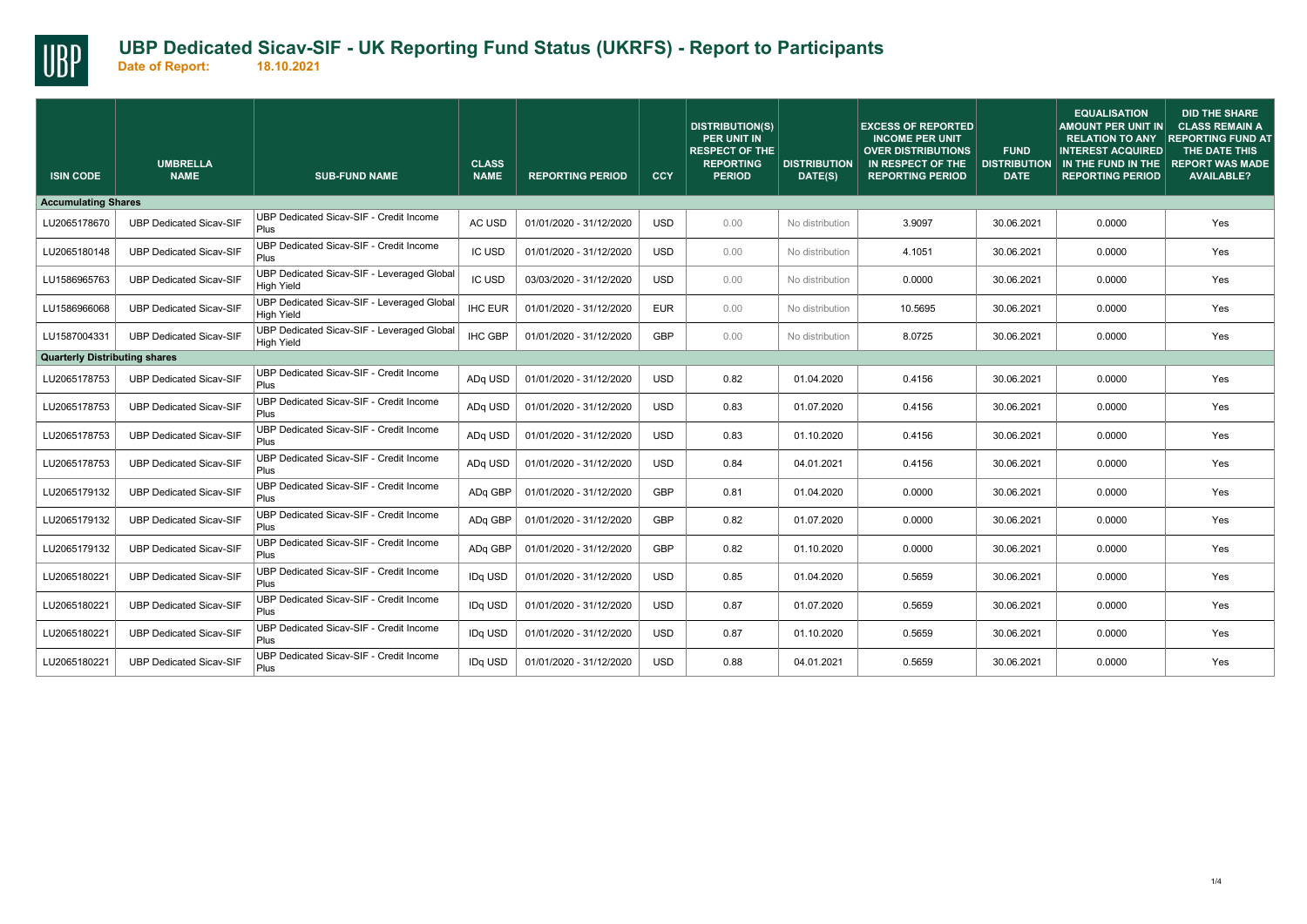

| <b>ISIN CODE</b>                     | <b>UMBRELLA</b><br><b>NAME</b> | <b>SUB-FUND NAME</b>                                            | <b>CLASS</b><br><b>NAME</b> | <b>REPORTING PERIOD</b> | CCY        | <b>DISTRIBUTION(S)</b><br><b>PER UNIT IN</b><br><b>RESPECT OF THE</b><br><b>REPORTING</b><br><b>PERIOD</b> | <b>DISTRIBUTION</b><br>DATE(S) | <b>EXCESS OF REPORTED</b><br><b>INCOME PER UNIT</b><br><b>OVER DISTRIBUTIONS</b><br>IN RESPECT OF THE<br><b>REPORTING PERIOD</b> | <b>FUND</b><br><b>DISTRIBUTION</b><br><b>DATE</b> | <b>EQUALISATION</b><br><b>AMOUNT PER UNIT IN</b><br><b>RELATION TO ANY</b><br><b>INTEREST ACQUIRED.</b><br>IN THE FUND IN THE<br><b>REPORTING PERIOD</b> | <b>DID THE SHARE</b><br><b>CLASS REMAIN A</b><br><b>REPORTING FUND AT</b><br>THE DATE THIS<br><b>REPORT WAS MADE</b><br><b>AVAILABLE?</b> |
|--------------------------------------|--------------------------------|-----------------------------------------------------------------|-----------------------------|-------------------------|------------|------------------------------------------------------------------------------------------------------------|--------------------------------|----------------------------------------------------------------------------------------------------------------------------------|---------------------------------------------------|----------------------------------------------------------------------------------------------------------------------------------------------------------|-------------------------------------------------------------------------------------------------------------------------------------------|
| <b>Accumulating Shares</b>           |                                |                                                                 |                             |                         |            |                                                                                                            |                                |                                                                                                                                  |                                                   |                                                                                                                                                          |                                                                                                                                           |
| LU2065178670                         | <b>UBP Dedicated Sicav-SIF</b> | UBP Dedicated Sicav-SIF - Credit Income<br>Plus                 | AC USD                      | 09.12.2019 - 31.12.2019 | <b>USD</b> | 0.00                                                                                                       | No distribution                | 0.5919                                                                                                                           | 30.06.2020                                        | 0.0077                                                                                                                                                   | Yes                                                                                                                                       |
| LU2065180148                         | <b>UBP Dedicated Sicav-SIF</b> | UBP Dedicated Sicav-SIF - Credit Income<br>Plus                 | <b>IC USD</b>               | 09.12.2019 - 31.12.2019 | <b>USD</b> | 0.00                                                                                                       | No distribution                | 0.5892                                                                                                                           | 30.06.2020                                        | 0.0000                                                                                                                                                   | Yes                                                                                                                                       |
| LU1586965763                         | <b>UBP Dedicated Sicav-SIF</b> | UBP Dedicated Sicav-SIF - Leveraged Global<br><b>High Yield</b> | <b>IC USD</b>               | 01.01.2019 - 31.12.2019 | <b>USD</b> | 0.00                                                                                                       | No distribution                | 0.0000                                                                                                                           | 30.06.2020                                        | 0.0000                                                                                                                                                   | Yes                                                                                                                                       |
| LU1586966068                         | <b>UBP Dedicated Sicav-SIF</b> | UBP Dedicated Sicav-SIF - Leveraged Global<br><b>High Yield</b> | <b>IHC EUR</b>              | 01.01.2019 - 31.12.2019 | <b>EUR</b> | 0.00                                                                                                       | No distribution                | 13.9058                                                                                                                          | 30.06.2020                                        | 1.3277                                                                                                                                                   | Yes                                                                                                                                       |
| LU1587004331                         | <b>UBP Dedicated Sicav-SIF</b> | UBP Dedicated Sicav-SIF - Leveraged Global<br>High Yield        | <b>IHC GBP</b>              | 07.02.2019 - 31.12.2019 | GBP        | 0.00                                                                                                       | No distribution                | 13.1137                                                                                                                          | 30.06.2020                                        | 7.0054                                                                                                                                                   | Yes                                                                                                                                       |
| <b>Quarterly Distributing shares</b> |                                |                                                                 |                             |                         |            |                                                                                                            |                                |                                                                                                                                  |                                                   |                                                                                                                                                          |                                                                                                                                           |
| LU2065178753                         | <b>UBP Dedicated Sicav-SIF</b> | UBP Dedicated Sicav-SIF - Credit Income<br>Plus                 | ADq USD                     | 09.12.2019 - 31.12.2019 | <b>USD</b> | 0.20                                                                                                       | 02.01.2020                     | 0.3941                                                                                                                           | 30.06.2020                                        | 0.0055                                                                                                                                                   | Yes                                                                                                                                       |
| LU2065180221                         | <b>UBP Dedicated Sicav-SIF</b> | UBP Dedicated Sicav-SIF - Credit Income<br>Plus                 | IDq USD                     | 09.12.2019 - 31.12.2019 | <b>USD</b> | 0.21                                                                                                       | 02.01.2020                     | 0.4043                                                                                                                           | 30.06.2020                                        | 0.0000                                                                                                                                                   | Yes                                                                                                                                       |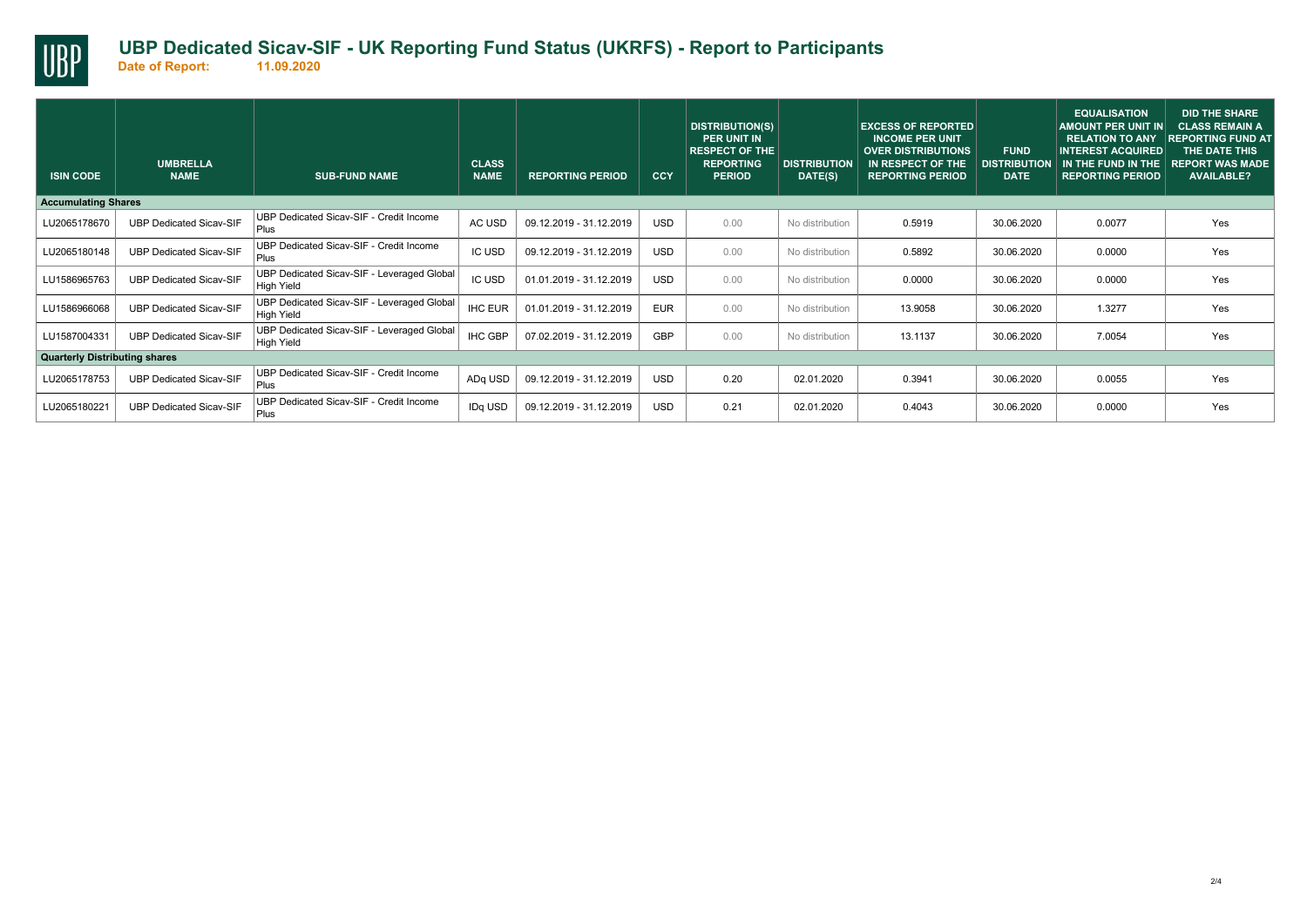

## **UBP Dedicated Sicav-SIF - UK Reporting Fund Status (UKRFS) - Report to Participants**

| <b>ISIN CODE</b> | <b>UMBRELLA</b><br><b>NAME</b> | <b>SUB-FUND NAME</b>                                     | <b>CLASS</b><br><b>NAME</b> | <b>REPORTING PERIOD</b> | <b>CCY</b> | DISTRIBUTION(S)<br><b>PER UNIT IN</b><br><b>RESPECT OF THE</b><br><b>REPORTING</b><br><b>PERIOD</b> | <b>DISTRIBUTION</b><br>DATE(S) | <b>EXCESS OF REPORTED</b><br><b>INCOME PER UNIT</b><br><b>OVER DISTRIBUTIONS</b><br>IN RESPECT OF THE<br><b>REPORTING PERIOD</b> | <b>FUND</b><br><b>DATE</b> | <b>EQUALISATION</b><br><b>AMOUNT PER UNIT IN</b><br><b>RELATION TO ANY</b><br><b>INTEREST ACQUIRED</b><br>DISTRIBUTION IN THE FUND IN THE I REPORT WAS MADE<br><b>REPORTING PERIOD</b> | <b>DID THE SHARE</b><br><b>CLASS REMAIN A</b><br><b>REPORTING FUND AT</b><br>THE DATE THIS<br><b>AVAILABLE?</b> |
|------------------|--------------------------------|----------------------------------------------------------|-----------------------------|-------------------------|------------|-----------------------------------------------------------------------------------------------------|--------------------------------|----------------------------------------------------------------------------------------------------------------------------------|----------------------------|----------------------------------------------------------------------------------------------------------------------------------------------------------------------------------------|-----------------------------------------------------------------------------------------------------------------|
|                  | <b>Accumulating Shares</b>     |                                                          |                             |                         |            |                                                                                                     |                                |                                                                                                                                  |                            |                                                                                                                                                                                        |                                                                                                                 |
| LU1586965763     | <b>UBP Dedicated Sicav-SIF</b> | UBP Dedicated Sicav-SIF - Leveraged Global<br>High Yield | <b>IC USD</b>               | 01.01.2018 - 31.12.2018 | <b>USD</b> | 0.00                                                                                                | No distribution                | 12.0496                                                                                                                          | 30.06.2019                 | 4.7202                                                                                                                                                                                 | Yes                                                                                                             |
| LU1586966068     | <b>UBP Dedicated Sicav-SIF</b> | UBP Dedicated Sicav-SIF - Leveraged Global<br>High Yield | <b>IHC EUR</b>              | 01.01.2018 - 31.12.2018 | <b>EUR</b> | 0.00                                                                                                | No distribution                | 12.2337                                                                                                                          | 30.06.2019                 | 0.8320                                                                                                                                                                                 | Yes                                                                                                             |